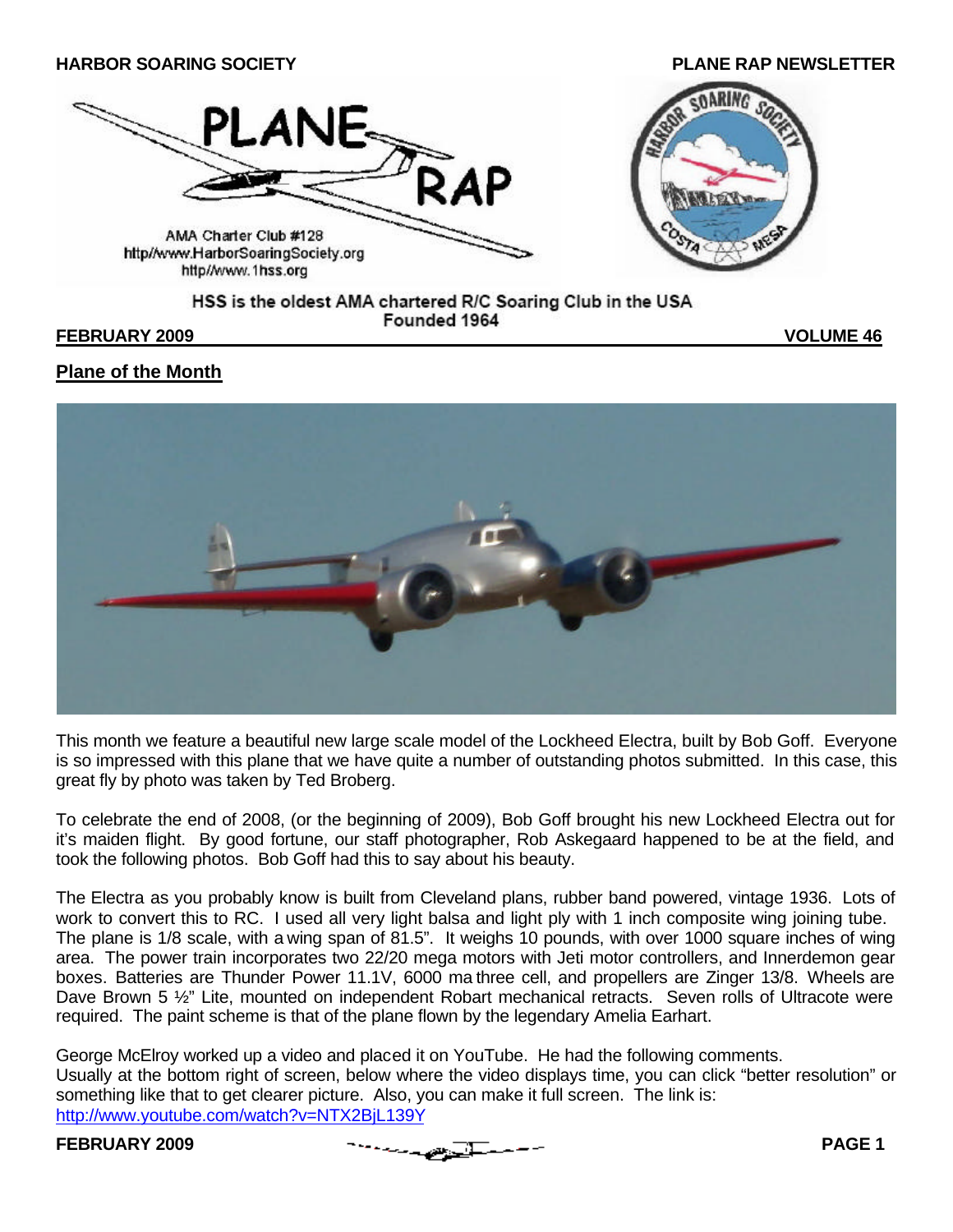# **Plane of the Month (Continued)**



Above, loads of detail with neat landing gear, and Bob with his big beautiful baby. This is one gorgeous plane. Nice work, Bob.

### **HSS Meeting Minutes For 8 Jan 2009**

This was the first meeting of the new club officers. It was an enthusiastic group working on a long agenda, with quite a lot of positive results. Our Secretary, Ted Broberg has taken extensive and detailed minutes of first the Board of Directors meeting and then the General meeting which followed.

#### H.S.S. MEETING MINUTES **History 8, 2009** January 8, 2009

#### **I. Board of Directors Meeting**

- A. In attendance: Henry Smith III, Dennis Anderson, Ross Thomas, Fred Hesse, Karl Hawley, Ted Broberg, and John Anderson.
- B. Meeting called to order at 5:45 p.m. at Round Table Pizza, Baker at Fairview.
- C. **Future meetings: For the next three months, meetings will be held at the Costa Mesa Community Center. General meetings will start at 7:00 p.m**.
- D. **Executive meeting time will be 6:15, same dates.**
- E. Calendar: Fred Hesse presented information for a six-month calendar, with dates for contests, events, including those of other flying clubs that would be of interest. We should plan to put on a Fun Fly at a time that does not conflict with other postings. May 17, May 10, and a date in June were suggested. John Anderson will work with Ross Thomas to schedule this and other events, with Ross planning the contests, and John working out non-contest matters.
- F. Budget: Dennis Anderson gave a treasurer's report. Henry showed a proposed budget. John and Fred made recommendations for certain items. John and Dennis will act as a budget committee.
- G. AMA Charter renewal: It is time to renew. There was some discussion of what is needed to be done. Jim Hanson explained that the AMA will send a renewal packet before the end of February. Club officers will fill in the needed information, and submit the appropriate forms. It was mentioned that the club ought also at this time renew the Introductory Pilots' permits for Karl and Ted, and perhaps a third Intro Pilot.
- H. John said that he is continuing to serve on the River Park Committee, even though the Friends of the Park group no longer meets. He commented that the River Park group keeps us in touch with other organizations in the community, and that it builds good public relations to maintain this means of communication, for the common benefit.

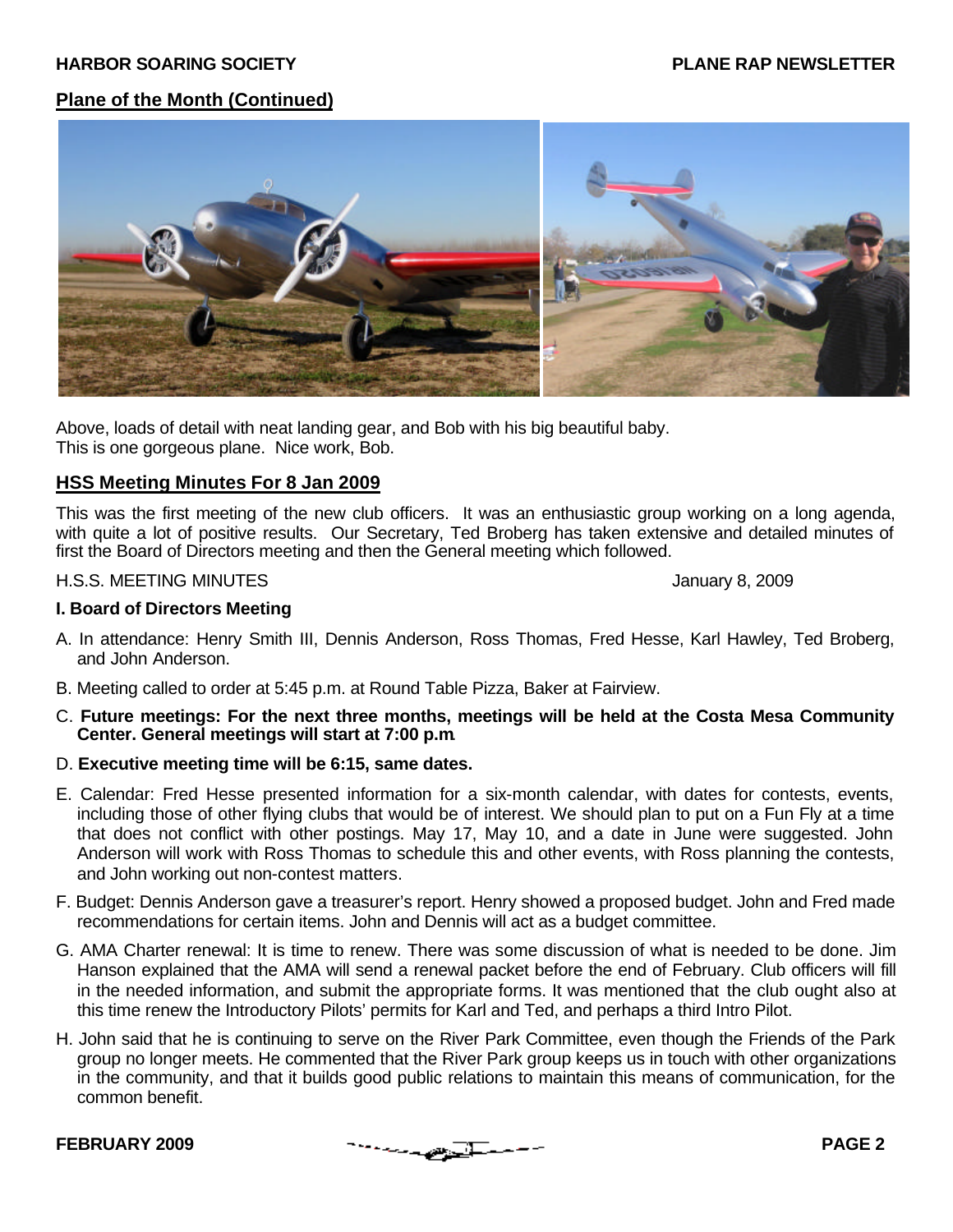# **HSS Meeting Minutes For 8 Jan 2009 (Continued)**

- I. John mentioned that he and Berkeley Green, Fred Hesse, and Devin Dow will work as a Media committee.
- J. Runway improvement: John A. has a Grant Application for an AMA fund that could help with the runway improvement and re-alignment. Decomposed Granite with a binder is being considered, as well as modifying the layout of the flight areas to improve the flight patterns of the various types of model aircraft. Henry has some other sources of businesses that are willing to provide donations toward that end. The City of Costa Mesa has offered to help us, if we show that we are making a good effort
- K. Leader Club: Henry will serve in this regard.
- L. Adopt-a-School: John A. is continuing to work with the Sea Base. John, Fred, & Henry will work out details.
- M. Charging Station: Henry will check on the progress of this.
- N. John A. met a flier at the field recently who has worked on the development of several key full-sized aircraft, as well as flying models of some very interesting planes. His name is Eric Roberts. John will look into having Mr. Roberts bring presentation to future meetings.

Executive Session ended at 6:36 p.m.

#### **II. General Session:**.

- A. Meeting was called to order by the new president, Henry Smith. In attendance, in addition to those in the Exec. Session, were: Jim Hanson, Todd MacAndrew, Malcolm Walworth, Paul Harvey, Margie Hesse, and Gytis Tamulaitis. Henry passed out slips of paper for attendees to sign, for the raffle drawing.
- B. Henry introduced himself, and thanked John Anderson and Karl Hawley for their efforts with negotiations with the City on the runway re-alignment project. The goal is to make things more comfortable and safe for all parties. Henry made an appeal for all of us as fellow fliers to cooperate for the benefit of the club.
- C. The topic of LiPo battery fires came up, and Jim H. announced that the club's chemical fire extinguisher was used recently, and that he would replace it and keep it in the kiosk near the parking lot south of the field. Members should make use of it as necessary at the field. The combination lock has the simple combination **0 0 1.** (Think "Oh-Oh, here's One time I should get the fire extinguisher.") Henry will look into getting a LiPo battery expert to do a presentation at a club meeting, to give us up-to-date information about the safe care and use of these high-energy electric sources. (Call it CURRENT EVENTS.)

### D. Show and Tell

- 1. Dennis Anderson showed his Pitts Special, and pointed out details of construction.
- 2. Ted Broberg showed the three-meter GNOME that he and Ross Thomas are building. It should be ready to fly in the next few days. It's an R E S sailplane.
- 3. Henry S. showed two project planes he's been working on.
	- a. His 1960 Proctor ANTIC: Wing construction. He's been restoring it after a bad crash, and brought it to show to some of us who do not have experience with Built-Up type construction, partial ribs, internal cross-bracing, flying wires and turnbuckles, etc.
	- b. He also brought out plans and pieces of his 1/4 scale Fokker D VII, and unrolled the enormous plans for the 88" wing span plane. Henry has built a number of Proctor kits, and has many favorable comments to make about this quality company, their well-made model kits, parts availability, and the excellent flying characteristics of the aircraft.

### **III. Prize drawing**:

Newsletter Editor Fred Hesse had the winning slip, and received the electric sport plane. John A. commented that this plane and several other planesand kits had been donated by the family of a late flier, whose name remained anonymous. In future months, other planes will be awarded to attendees in prize drawings. Henry said that next month's plane will be a sailplane.

Respectfully submitted, Ted Broberg, Secretary.

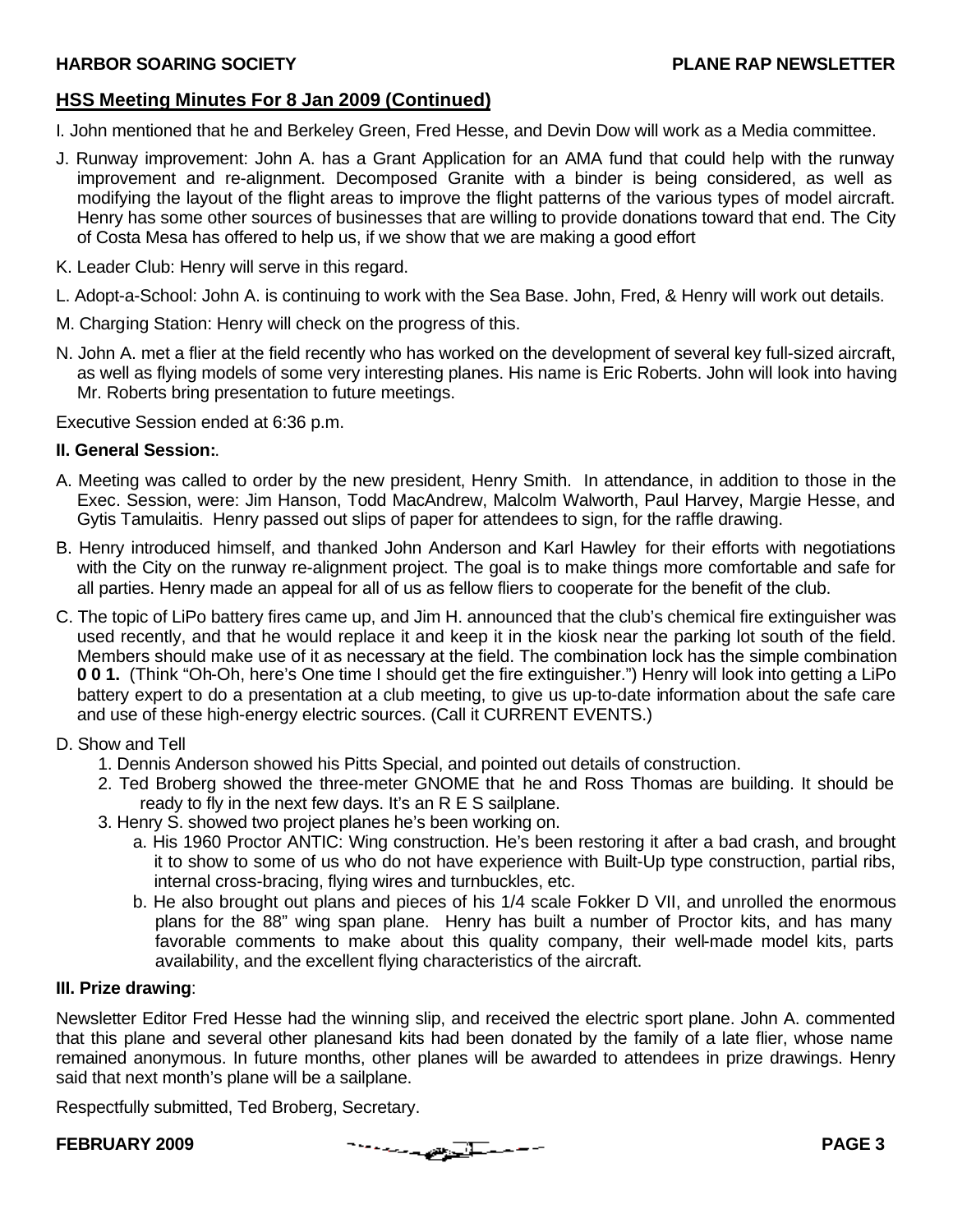# **2009 HSS Membership Renewal**

It is time to renew your HSS membership, and to assist you, a 2009 HSS Membership Application is attached on page 11. Be sure to mark if you would prefer E-Mail delivery, as it saves the printing and mailing costs. Also, mark your area of interest so as to assist future event planning.

## **Raffle Prize for Feb 5 Meeting**

To stimulate club meeting attendance, a number of raffles have been planned.

The cost? Nothing but your attendance at the next club meeting. Everyone that shows up gets a ticket for free.

This starts making the odds pretty darn good! So, join us February 5th at the Neighborhood Community Center, 1846 Park Ave. in Costa Mesa at 7 PM and have a great time, learn what the club has planned, and maybe take home next month's raffle prize. Shown here is a Galaxy motor glider by Hacker.

About 2.5 meters wingspan, it comes with fairly large brushed motor. Includes folding prop, gearbox, 35 amp speed control, 4 servos. and the original box.



# **AMA Convention Report**

The AMA Convention was held on January 9 through 11, 2009, at the Ontario Convention Center. Henry Smith was quite taken by a large scale model of an S-35 Sikorsky flying boat, pictured here.

We also had the opportunity to talk to Wes De Cou who is director of airfield development. There is a good likelihood that we may qualify for an AMA grant towards a portion of the cost of our planned field improvements.

Check the article elsewhere in this newsletter for details on the potential field improvements.



# **Jim Hanson's HSS On-Line Photo Site**

Hello Fellow Club Members:

This is a link to a web page I have created to place Club photos for you to view and enjoy. If you have any photos I can post, please e-mail them to me @ tog4rc@pacbell.net. For you who do not have internet access too bad. Get with the program!! Check out the photos at http://picasaweb.google.com/rc.goat Jim Hanson

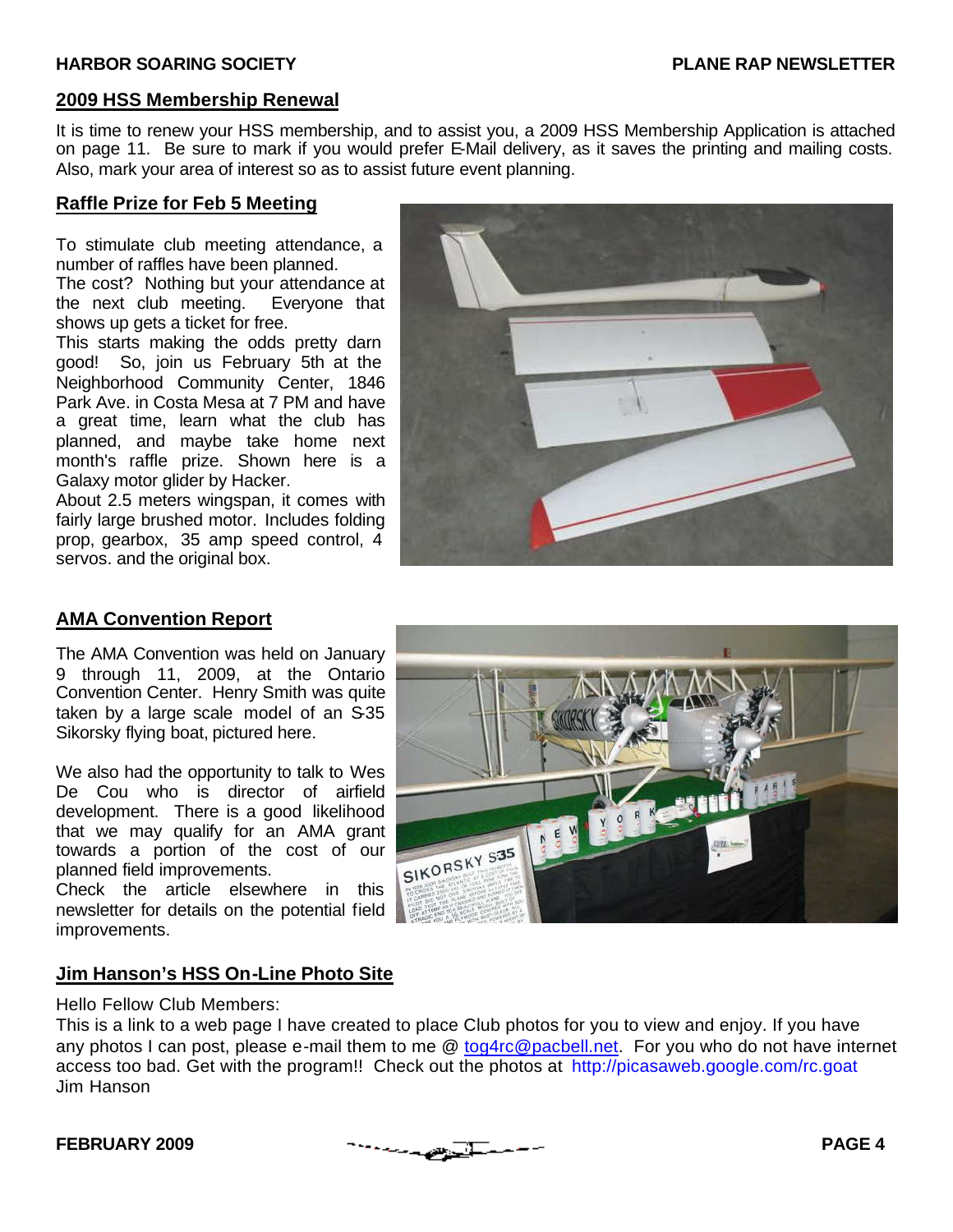### **Good Deals for a Good Cause**

Henry Smith just received this E-mail from Brian TINK Tinkler and felt that there were some pretty good prices here, and for a good cause. This E-mail was dated 10 January 2009, so it might be worth your while to check the web site for availability.

Gentlemen,

I am clearing out my garage of RC airplane stuff and wanted to let you know. You can view the items (many of them brand new) at http://www.photosbytink.com/rcplanes/ . I am using this sale as a **fund raiser** for the Pediatric Brain Tumor Foundation, aka Ride for Kids.

**ALL** money raised from this sale will be donated to the Pediatric Brain Tumor Foundation

Please forward this message to any and all local clubs. Thank you.

| \$60.00 | CG Ultimate 300                   | \$60.00 | <b>CG Super Chipmunk</b>              |
|---------|-----------------------------------|---------|---------------------------------------|
| \$30.00 | Escape, stunt ship                | \$40.00 | <b>Super Aeromaster</b>               |
| \$30.00 | Turbo, ready to fly slope glider  | \$30.00 | Silhouette, ready to fly slope glider |
| \$40.00 | <b>Astro Electric Flight Gear</b> | \$20.00 | <b>Field Box</b>                      |
| \$40.00 | Futaba 7 channel radio set        | \$5.00  | Box O' Landing Gears                  |
| \$5.00  | MonoKote Irons, two, used         | \$5.00  | <b>Boat Parts</b>                     |
| \$5.00  | Box O' RC Stuff                   | \$40.00 | K&B .61 RC engine with pipe, NEW      |
| \$40.00 | Two K&B .40 RC engines with pipe  | \$1.00  | Cox .049 with tank                    |
| \$1.00  | Cox .049 with tank                | \$1.00  | Cox .049 without tank                 |
| \$1.00  | Cox .049 without tank             | \$1.00  | 049 engine (brand unknown)            |
| \$1.00  | .049 engine (brand unknown)       | \$3.00  | <b>FOX .25 RC</b>                     |
| \$3.00  | Thunder Tiger .25 RC              | \$3.00  | Enya $.19$                            |
| \$3.00  | McCoy .19                         | \$3.00  | Torpedo .35                           |
| \$5.00  | Champion                          | \$5.00  | FOX .35 Stunt                         |
| \$5.00  | Cox .51                           | \$10.00 | Klingberg Wing, slope glider          |
| \$10.00 | Talon, slope glider               | \$10.00 | 2x4, slope glider                     |
| \$10.00 | Son of Savage 60, slope glider    | \$10.00 | S2, slope glider                      |
|         |                                   |         |                                       |

There are things we do in life to serve ourselves, and then there are things we do in life to serve our souls. Please consider making a donation to *Ride for Kids* >

### TINK www.photosbytink.com

### **Potential Field Improvements**

As mentioned in the Meeting Minutes above, John Anderson and Karl Hawley are having preliminary discussions with the City of Costa Mesa Parks Department concerning field improvements. The city has been pleased with the present usage arrangement, but recognizes that some minor changes would improve safety and usability. Primarily, the improvements would involve making the runway a little more East - West as opposed to its existing direction of North East - South West. Also, they have acknowledged that some form of paved runway would also be an improvement. In this case, they are thinking of an ecologically acceptable treatment such as decomposed granite held in place with a polymer binder. This brings up an example process called "Polypavement".

It turns out that a number of model clubs are using or plan to use this form of paving. First, what is Polypavement? The following is from the www.polypavement.com web site:

 "PolyPavement is a liquid soil solidifier. The grounds-maintenance crew or a landscape contractor installs it. The existing natural soil or decorative soils such as decomposed granite or suitable fine particle sand may be used. PolyPavement does not change the color of the soil. Natural Soil Pavement is more than two times stronger than asphalt. It is not damaged by rain. It supports heavy vehicles. And it requires little or no

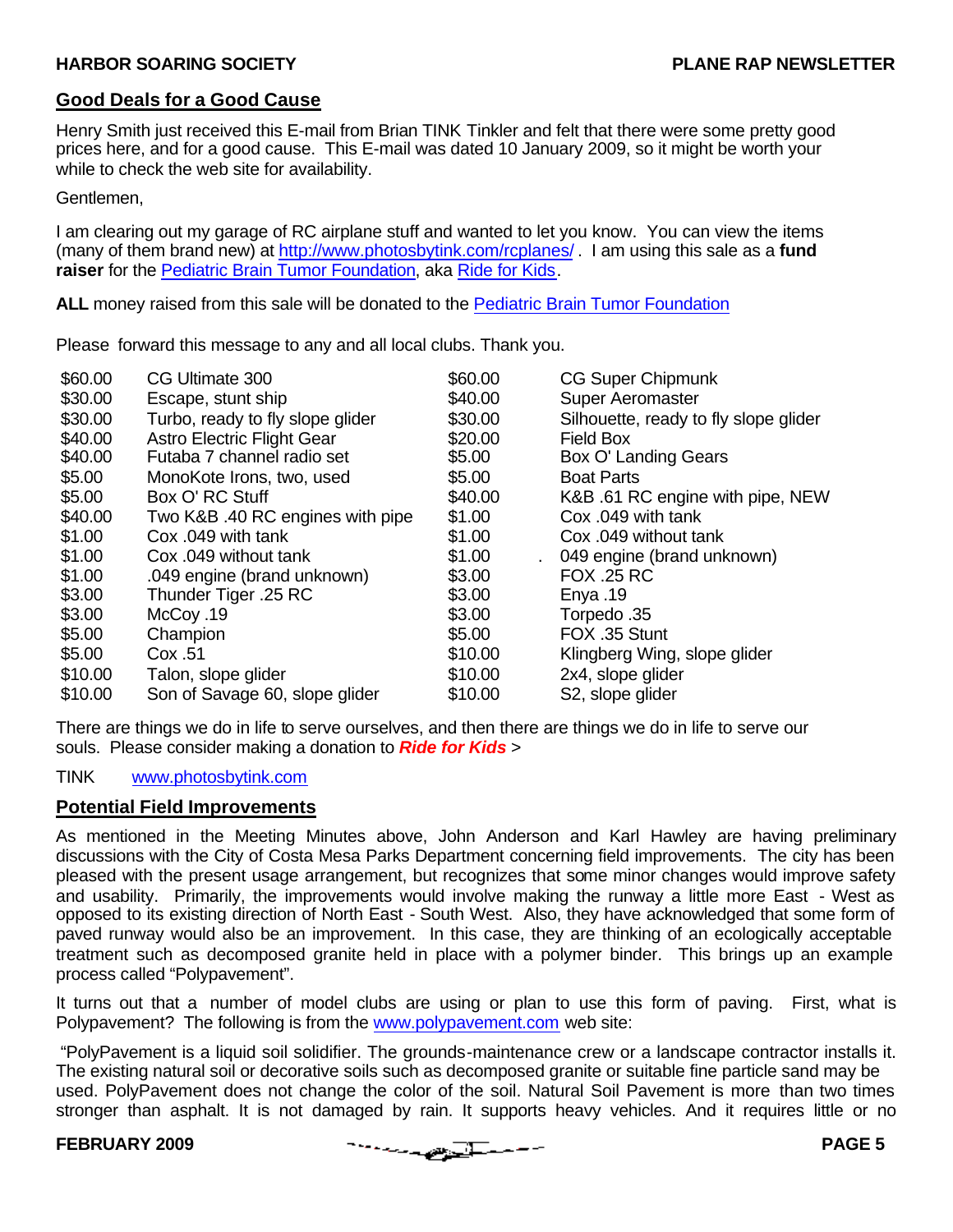# **Potential Field Improvements (Continued)**

maintenance. Foot-traffic areas, parking lots, service roads, etc. may be specified to meet any and all design requirements".

Polypavement is a mixture of decomposed granite, sand, or a similar material that is mixed with a polymer bonding agent that is strikingly similar to Elmer's glue. It is white, thick as cream, water soluble prior to drying, and smells like Elmer's glue. It is ecologically safe, and supposedly has a life time of 10 to 20 years. The basic process involves the following steps.

- 1. Grade, contour and compact the soil to final elevations.
- 2. Till soil to the specified depth of treatment with a roto-tiller (i.e. 2 inches)
- 3. Spray-apply the required amount of properly diluted PolyPavement onto the loose soil.
- 4. Till the soil again to thoroughly mix soil and PolyPavement.
- 5. Re-compact the soil with a steel drum roller.
- 6. Spray-apply the required amount of properly diluted PolyPavement onto the compact soil surface.
- 7. Allow the soil to dry.

The surface is reasonably dry within 24 hours, but seven days is recommended for complete cure.

While at the AMA Convention, your editor spoke with two clubs that use or plan to use the process.

Miniature Aircraft Radio Kontrol Society (MARKS) is AMA charter club number 133, located in the San Bernardino. Their web site is www.rcmarks.org. They have recently (December 2008) completed an installation of a new Polypavement runway. They built a 50' x 500' runway with pit area and steel structured shade area that had a total cost of about \$15,000. They used 7 barrels of polymer (at \$1,400 each), obtained free sand (not decomposed granite), and had club members contribute extensive labor. They received an AMA grant from the Flying Site Assistance committee, headed by Wes De Cou, Western Region Coordinator.

Orange County Modelers Association (OCMA) is developing a similar installation at Black Star Canyon. They are planning a 60' x 600' main runway with pits, taxiways, and two separate areas (each 100' square?) for helicopters and 3D aircraft. They expect to have the entire operation done professionally, at a cost of \$40,000. They will pay for everything, and will not request any AMA assistance.

The above concepts simply describe the process and who is doing it. There is no definite plans for HSS to implement any of this discussion.

### **February 5th 2009 Meeting Notice - NEW LOCATION (and time)**

Be sure to note that the monthly meetings are still scheduled for the first Thursday of each month, but the location is new. We will now meet at the Parks and Recreation Neighborhood Community Center, located at 1845 Park Avenue, Costa Mesa, CA 92627, in the Harper Room. The General meeting begins at 7:00 PM and all members and guests are cordially invited. A beautiful new motor glider will be raffled off to attendees at no charge. See elsewhere in this newsletter for a description and photo of the raffle prize. The Executive Committee meets 45 minutes earlier at 6:15 PM.

### **February Meeting Agenda**

Our new executive council addressed the items on the January Meeting Agenda, as reported in the Meeting Minutes. Our February meeting will cover the following topics and more.

- a. Status of Calendar Costa Mesa Parks Dept needs our input. Electric fun fly date?
- b. Report of Media Committee.
- c. Report on Scout class (Adopt a School)
- d. Report on Leader Club program
- e. Field revisions.
- f. Fire extinguisher
- g. Replacement of plexiglass at frequency control board.
- h. Charging station status.
- i. Expense plan for 2009.
- j. AMA charter status.

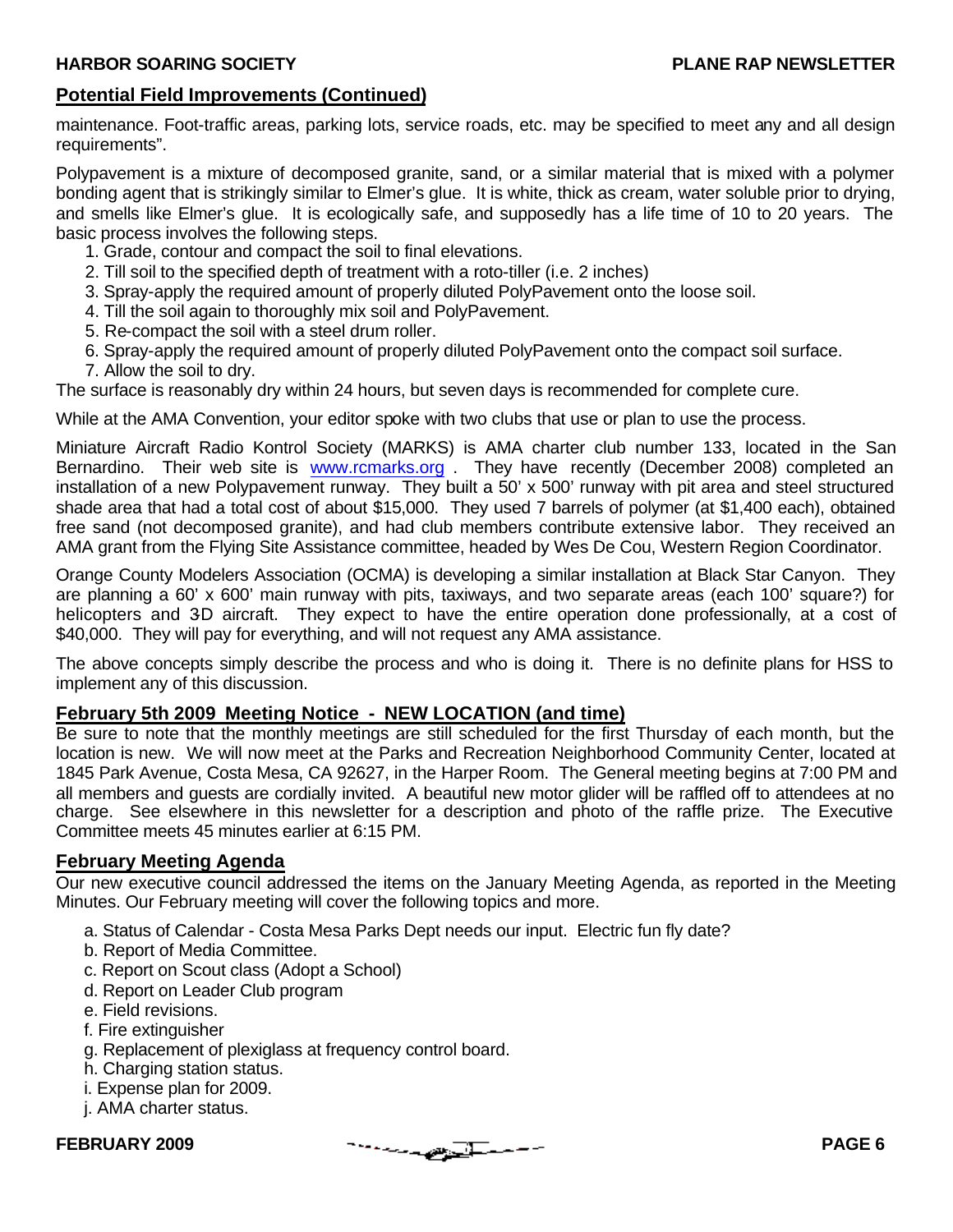## **Coming Events For 2009**

| Thursday | February 5     | HSS monthly meeting, Neighborhood Community Center, Harper Room.                                                                                |  |  |
|----------|----------------|-------------------------------------------------------------------------------------------------------------------------------------------------|--|--|
|          |                | 1845 Park Ave. Exec. meeting 6:15 PM, General meeting 7:00 PM.                                                                                  |  |  |
| Sat-Sun  | Feb 21-22      | 21 <sup>st</sup> Annual Southwest Classic. Queen Creek, AZ 21-22 Feb 2009. Central                                                              |  |  |
|          |                | Arizona Soaring League. Gilbert, Arizona, near Phoenix. www.casl.net                                                                            |  |  |
| Sunday   | February?      | Second HSS monthly club thermal duration competition at Fairview Park.<br><b>Details TBS</b>                                                    |  |  |
| Thursday | March 5        | HSS monthly meeting, Neighborhood Community Center, Harper Room.<br>1845 Park Ave. Exec. meeting 6:15 PM, General meeting 7:00 PM.              |  |  |
| Sunday   | March ?        | Third HSS monthly club thermal duration competitions at Fairview Park.<br><b>Details TBS</b>                                                    |  |  |
| Thursday | April 2        | HSS monthly meeting, Neighborhood Community Center, Harper Room.<br>1845 Park Ave. Exec. meeting 6:15 PM, General meeting 7:00 PM.              |  |  |
| Sat-Sun  | April 18-19    | RC Expo hobby show. Pomona Fairplex, CA. www.rcx.com. Also called Model<br>Airplane News Expo.                                                  |  |  |
| Sunday   | April ?        | Fourth HSS monthly club thermal duration competition at Fairview Park.<br><b>Details TBS</b>                                                    |  |  |
| Sat-Sun  | <b>May 2-3</b> | CVRC Annual Bent Wing soaring competition. Russell Pond, 8400 Ave. 320,<br>Visalia, CA 93291. Web site www.cvrcsoaring.com has all information. |  |  |
| Thursday | May 7          | HSS monthly meeting, TBD time and location.<br><b>Details TBS</b>                                                                               |  |  |
| Fri-Sun  | May 15-17      | CVRC Spring Aero Tow. Giant scale soaring. Russell Pond, 8400 Ave. 320,<br>Visalia, CA 93291. Web site www.cvrcsoaring.com has all information. |  |  |
| Sunday   | May ?          | Fifth HSS monthly club thermal duration competition at Fairview Park.<br><b>Details TBS</b>                                                     |  |  |
| Thursday | June 4         | HSS monthly meeting, TBD time and location.                                                                                                     |  |  |
| Sunday   | June 20?       | Annual HSS Bent Wing Soaring Competition. Fairview Park. Ross Thomas CD,<br>Karl Hawley contest manager                                         |  |  |
| Thursday | July 2         | HSS monthly meeting, TBD time and location.                                                                                                     |  |  |
| Thursday | August 6       | HSS monthly meeting, TBD time and location.                                                                                                     |  |  |
| Thursday | Sept 3         | HSS monthly meeting, TBD time and location.                                                                                                     |  |  |
| Sat-Sun  | Oct 3-4        | CVRC Fall Soaring Fest. Duration contest. Russell Pond, 8400 Ave. 320,<br>Visalia, CA 93291. Web site www.cvrcsoaring.com has all information.  |  |  |
| Fri-Sun  | Oct 16-18      | CVRC Fall Aero Tow. Giant scale soaring. Russell Pond, 8400 Ave. 320,<br>Visalia, CA 93291. Web site www.cvrcsoaring.com has all information.   |  |  |

# **Editor's Apology**

Your editor listed Jim Hanson as (Pending) Assistant Contest Director in the January 2009 newsletter. This was done unfortunately, "pending" Jim's agreement to assist occasionally with club contests sanctioned by the AMA. This was a mistake. Apologies. - Ed.

# **Ground Crews Wanted for Full Size Glider Flights**

Are you interested in adventure and adding to your aviation and glider knowledge? Every weekend from Spring to Fall cross-country pilots flying straight out from Crystal Gliderport need support crews. Its a weekend all expense paid road trip! If you are interested contact Larry Tuohino at LarSwan@aol.com or 714-319-9988. He'll hook you up with pilots from the "Crystal Squadron".

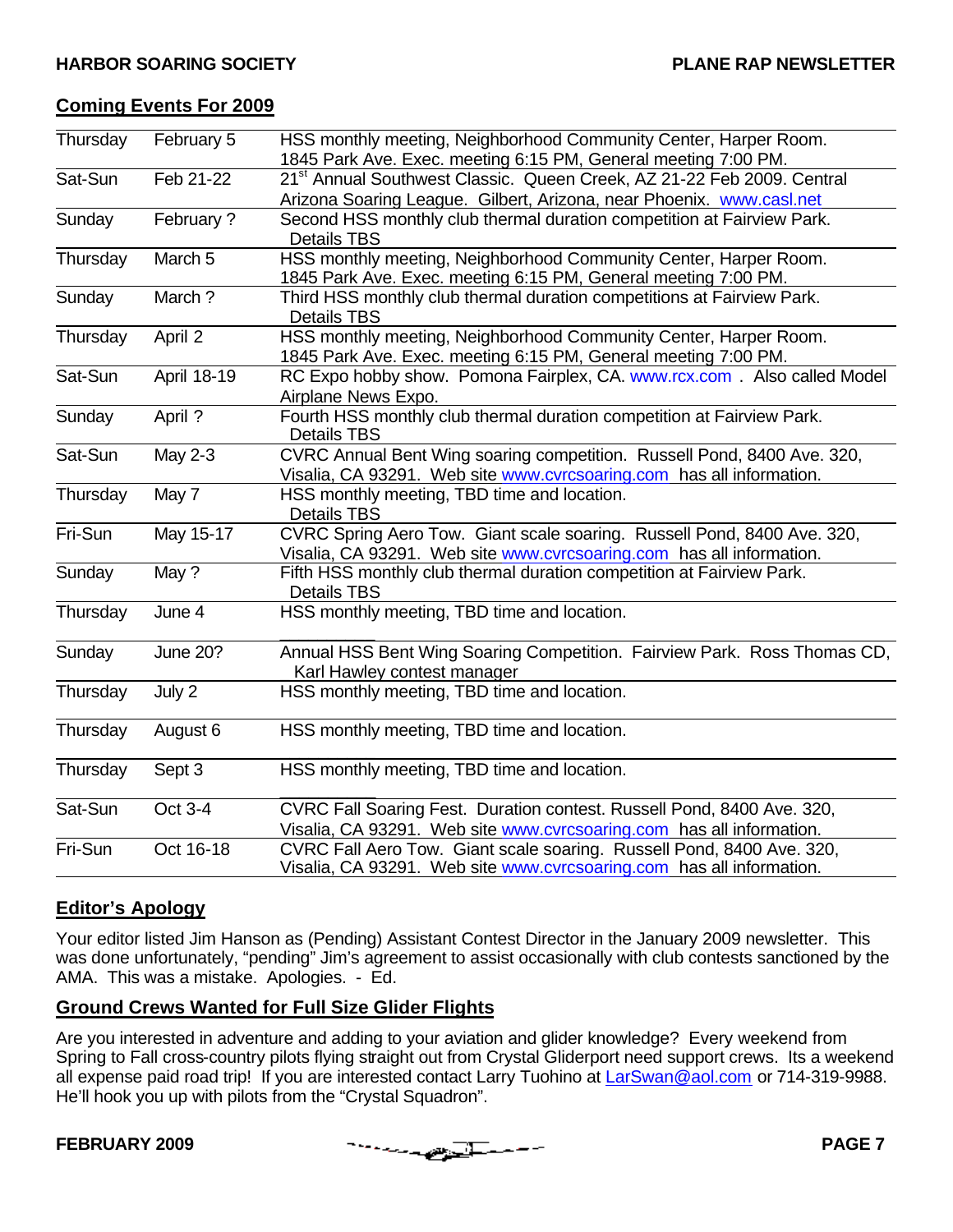### **THE GENERAL DIRECTION**

By John Anderson, General Director/VP

1. Henry Smith and I recently met with Robert Staples, Fairview Park Administrator to focus on potential runway improvements including widening, realignment, and surfacing - in conjunction with the City=s vernal pond improvement project. We must work quickly and effectively to assure a successful outcome - hopefully securing an AMA grant; matching funds (or in-lieu contribution such as labor); and City approvals. We anticipate the City Council will award the vernal pond bid on February 17<sup>th</sup>. Shortly thereafter, we plan to meet with the selected contractor to determine various runway-related costs and submit the AMA grant application by March 1. Our runway improvement would be accommodated via a work order change. Overall construction would start in mid-March and finish by early June.

2. We are also working with the City regarding the corral fencing - now in a sad state. The City still has \$500 in a grant which can be applied - assuming the use of suitable recycled materials. Any ideas? Or with separate funds (City?HSS?) we could replace the Aplastic@ fencing with an non-recycled alternative such as the attractive posts/vinyl-coated wire specified for the nearby vernal pond enclosures. Opinions?

3. Donations accepted! We now continue to have very nice raffle prizes at our meetings thanks in large part to the anonymous donation of high quality planes and equipment from the widow of a flyer who passed away shortly after relocating here from Hawaii. Our thanks to all who chose to selfishly donate so students may learn our hobby and that our members may be more likely to attend and participate in club meetings - having the chance to acquire and enjoy a generously donated Apre-owned@ model.

4. The Sea Scout model class students are in the throes of completing their semester project: semi-scale, epowered, free-flight fighter designs based upon material from the LUFT46 web site -including a Lippisch flying wing and a Folke Wolf twin-boom pusher. These interesting projects should be finished by early February and so far look very promising! Photos should be available in the next newsletter.

5. Karl Hawley has recently retrieved much of the HSS video library and has just given this box of goodies to me. Thanks Karl. I will sort through this material; probably add some of my own collection of videos, books and magazines; and develop an effective library loan scheme. Ideas? Donations?

6.Using advanced web software/hosting, the cost-benefit and reader enjoyment of the HSS website and webbased newsletter could be significantly improved -as demonstrated by Charles Coggin (web software designer and fellow RC flyer) to Berkeley Green/Devin Dow, HSS web; Fred Hesse, HSS newsletter; and John Anderson, HSS VP/General Director. More on this later. Meanwhile, Berkeley Green will present the exciting prospects at our February 5<sup>th</sup> monthly meeting. Be there!

Given the above, we seem to be heading in the right Ageneral directionA. Fly safe! Happy landings!

# *Cartoons*

"Old Elmer is positive there's going to be a model fuel shortage, and he wants to be ready for it!"





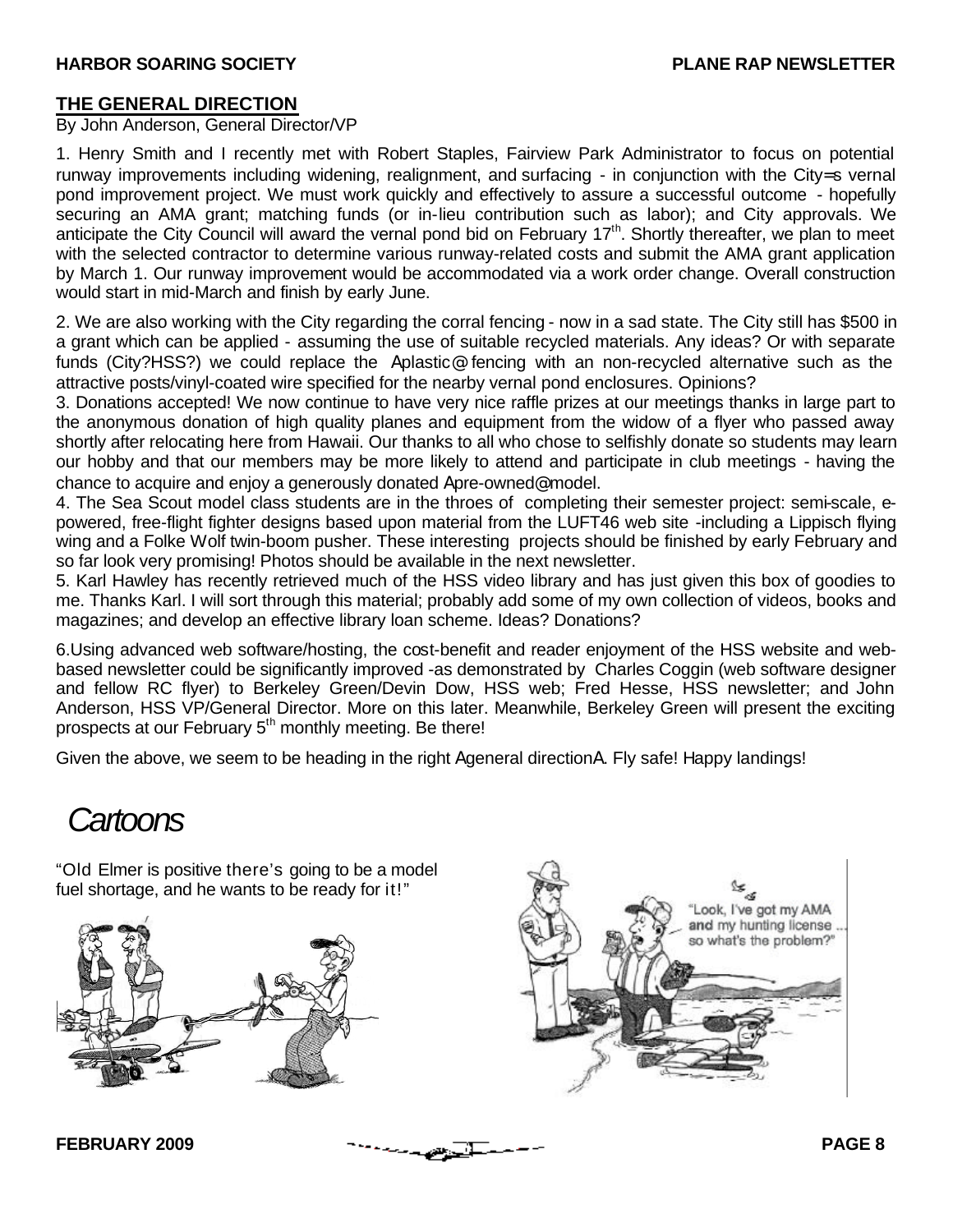# **Torrey Pines (Excerpt from Torrey Pines Gulls newsletter "Gull Wings", Jan 2009)**

Seen at the Torrey Pines Gliderport, December 2008. Reported by Lenny Brzezinski (TPG)

The glider is a ½ scale DG-1000, owned by Mario (Last name not available). It was somewhere about 28 feet 6 inches (8.8 meter). This was the biggest glider I had ever seen. It weighed in at 80 lbs. If we were to throw it off the cliff it would take four people to launch it. The plan was to auto-tow it. After setting it up we did a pre run with the launch vehicle. After checking and double checking everything, it was time to launch this monster radio control glider. It was flawless and without a doubt an awesome site to see.



# **Plane Rap Classified Ads and Services - For Sale**

Tim Beegan, HSS Member: Do you have a need for machine work? I can do small parts for R/C planes. Call me at (949) 646-6285 or see me at the field for consulting.

# **New Club T-Shirts**

Karl Hawley has HSS T-shirts. They have the club logo on the back in full color, and a small sailplane on the front. These high quality shirts are priced as follows: T-Shirt, no pocket, \$5; T-Shirt with pocket, \$7; Golf shirt with a polo collar and a front pocket, \$13. These are available to all members. Contact Karl.

# **HSS Sponsors**

The following companies are the proud sponsors of Harbor Soaring Society. They give us special offers, and make contributions to our Adopt-A-School program. In return, please support them, and mention that you saw them advertised in the HSS Plane Rap newsletter.

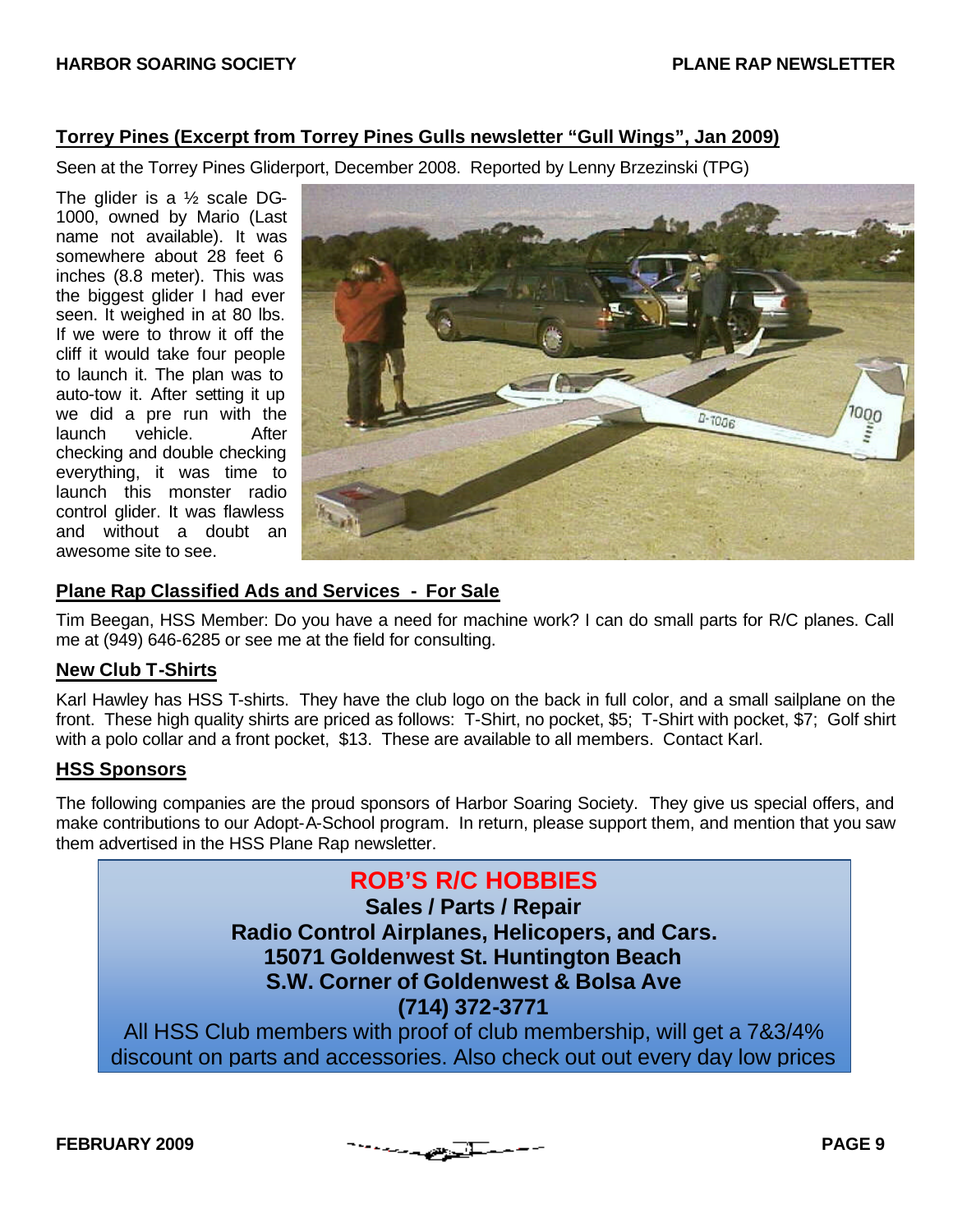

**"Only the best from around the World"**

**Alberto Dona Director** 

# www.HobbyClub.com

 P.O. Box 6004 San Clemente, CA 92674-U.S.A. Hobbyclub@earthlink.net (949) 425-1362 http://www.hobbyclub .com (949) 349-0829





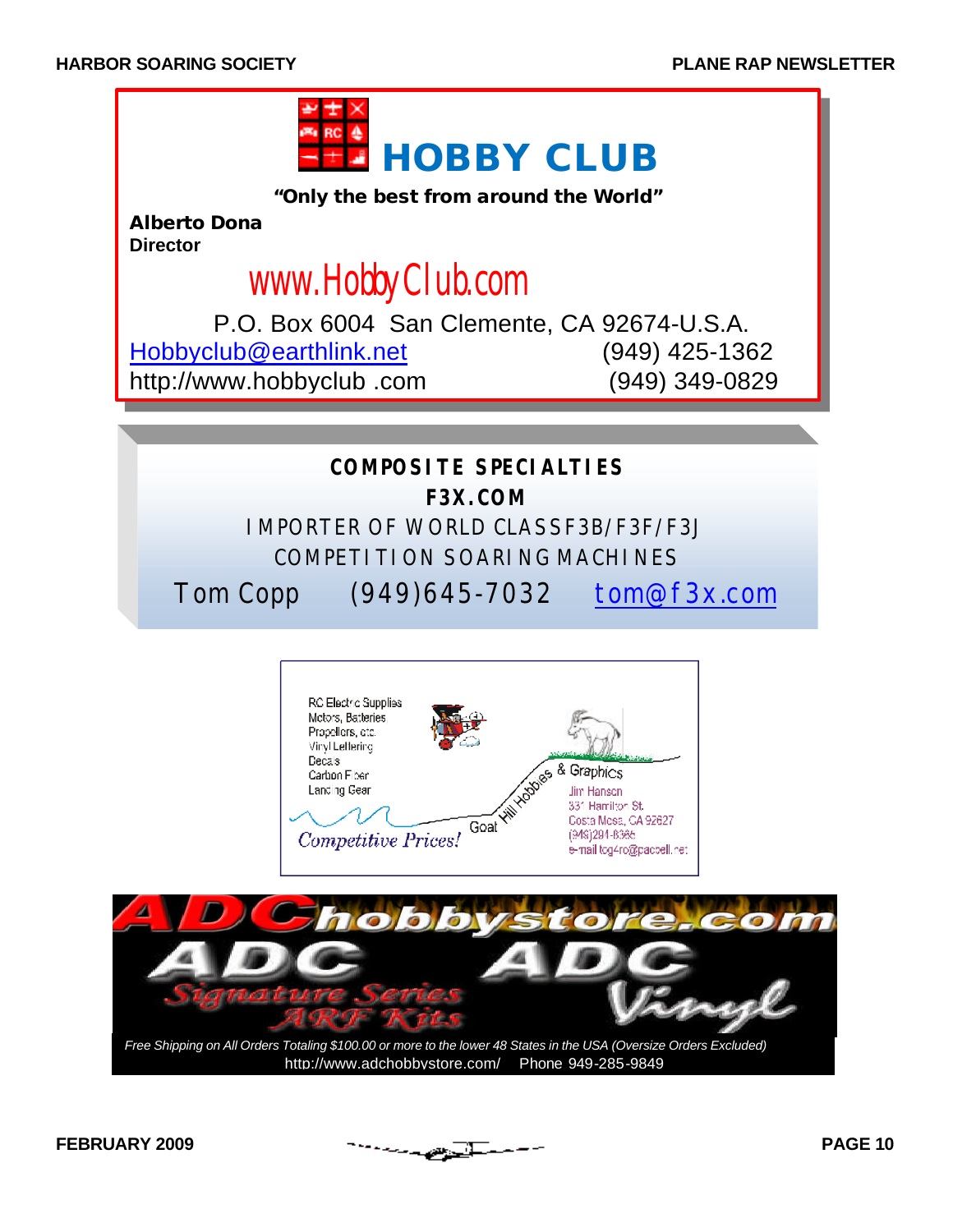# **MEMBERSHIP APPLICATION 2009** *Harbor Soaring Society AMA Chartered Club # 128 P.O. Box 1673 Costa Mesa, CA 92628 AMA's Oldest Chartered Soaring Club*

I understand that by applying for membership in the Harbor Soaring Society, I must be a current member of the AMA. Please Print

| <b>NAME</b>                                                                                                                                                                                                                                                                                                                                                                                                                                                                                                                                                                                                                                                                                                                                                                              |              |     | Home Ph.#                                                                                                                              |  |  |  |
|------------------------------------------------------------------------------------------------------------------------------------------------------------------------------------------------------------------------------------------------------------------------------------------------------------------------------------------------------------------------------------------------------------------------------------------------------------------------------------------------------------------------------------------------------------------------------------------------------------------------------------------------------------------------------------------------------------------------------------------------------------------------------------------|--------------|-----|----------------------------------------------------------------------------------------------------------------------------------------|--|--|--|
| <b>ADDRESS</b>                                                                                                                                                                                                                                                                                                                                                                                                                                                                                                                                                                                                                                                                                                                                                                           |              |     | Work Ph. #                                                                                                                             |  |  |  |
| <u>CITY</u>                                                                                                                                                                                                                                                                                                                                                                                                                                                                                                                                                                                                                                                                                                                                                                              | <b>STATE</b> | Zip | <b>E-MAIL</b>                                                                                                                          |  |  |  |
| AMA #                                                                                                                                                                                                                                                                                                                                                                                                                                                                                                                                                                                                                                                                                                                                                                                    |              |     | (PROOF OF STATUS REQUIRED, Xerox copy OK)                                                                                              |  |  |  |
| <b>DATE OF BIRTH</b>                                                                                                                                                                                                                                                                                                                                                                                                                                                                                                                                                                                                                                                                                                                                                                     |              |     |                                                                                                                                        |  |  |  |
| NEW APPLICANTS (Without Name Tag)--(17 years and older) = \$20.00<br>$\Box$<br>SENIOR MEMBER (Renewal W/O Name Tag)(17 years and older) = \$20.00<br>$\Box$<br>JUNIOR MEMBER ------------(16 years and under), = \$10.00<br>$\Box$<br>FAMILY MEMBER -----------(At same address) = $$5.00$<br>$\Box$<br>Optional or Extra HSS Name tag----------- = \$7.50; mailing \$1.50 extra<br>$\Box$<br>I hereby give my permission to publish my [ NAME ], [ ADDRESS ], [ PHONE ], [ E-MAIL<br>$\Box$<br>ADDRESS 1 in the monthly newsletter. (Strike out any element of personal information that should<br>not be published). Note that newsletter is published on club web site.<br>I request E-mail delivery of the monthly newsletter in place of U.S. Mail delivery of hard copy.<br>$\Box$ |              |     |                                                                                                                                        |  |  |  |
| My interests in radio control flying include (Check all that apply including future interests):<br>Thermal Duration Gliders ___<br>Large Scale Gliders ___<br>Park Flyer Electric Planes<br>Electric Pylon Racing ___<br>Applicants making application for senior membership between July 1st and October 31st pay a reduced                                                                                                                                                                                                                                                                                                                                                                                                                                                             |              |     | Hand Launched Gliders ______________ Electric Motor Gliders ____<br>Indoor Electric Planes ________________ Electric Helicopters _____ |  |  |  |
| rate of \$10.00 (Name tag extra). New applicants making application between November 1st and December<br>31st will pay the annual rate indicated above and such dues will make the new member paid in full for the<br>following year. A signature is required from all Harbor Soaring Society members, agreeing to comply with the<br>current AMA Safety Code and the current HSS General Field rules and Field Safety Rules.                                                                                                                                                                                                                                                                                                                                                            |              |     |                                                                                                                                        |  |  |  |

*The undersigned attests that: I will operate my model using only radio control frequencies currently allowed by the FCC. Further, any transmitter that I use at any designated HSS flying field must be manufactured to meet the AMA/FCC specifications for model aviation. I understand that my failure to comply with the above restrictions will result in nullification of liability coverage for damages caused or claimed.*

| <b>SIGNATURE:</b> the contract of the contract of the contract of the contract of the contract of the contract of the contract of the contract of the contract of the contract of the contract of the contract of the contract of t | <b>DATE</b>                                     |         |
|-------------------------------------------------------------------------------------------------------------------------------------------------------------------------------------------------------------------------------------|-------------------------------------------------|---------|
| Total dues owed and attached: \$                                                                                                                                                                                                    |                                                 |         |
| Rev: 22 Jan 2009                                                                                                                                                                                                                    | SIGNATURE OF CLUB OFFICER RECEIVING APPLICATION |         |
| <b>FEBRUARY 2009</b>                                                                                                                                                                                                                | والمستحصل والمستقص والمحاملات والمتنا           | PAGE 11 |